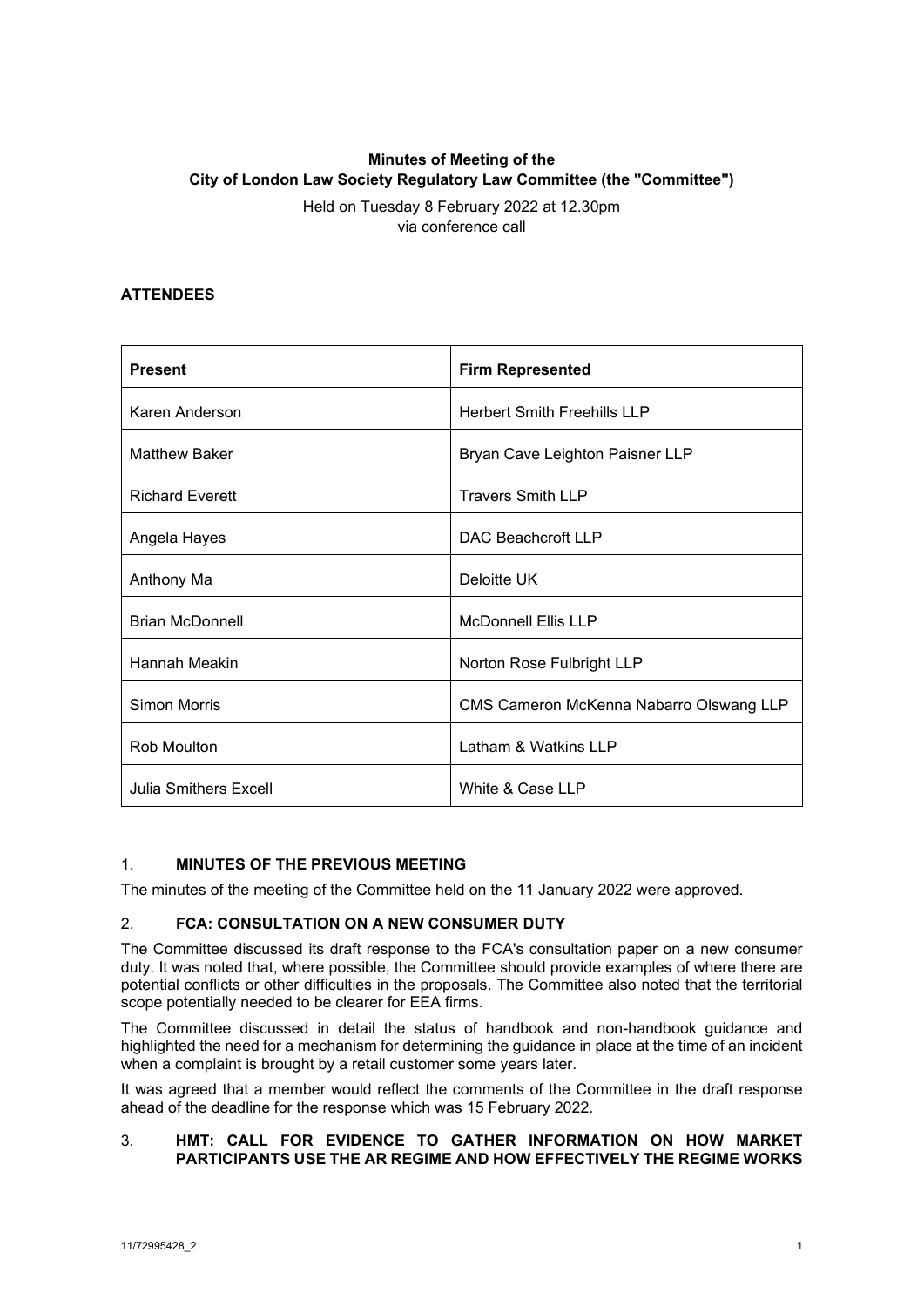#### **IN PRACTICE AND FCA: CONSULTATION PAPER ON IMPROVING THE APPOINTED REPRESENTATIVES REGIME**

A member gave a brief summary of the Committee's draft response to the HMT's call for evidence to gather information on how market participants use the AR regime and how the regime works in practice. It was noted that the draft response generally highlighted that no case was made out for significant change and that the FCA already possess sufficient powers to address the issues identified.

It was agreed that the Committee's suggested alternative changes to the primary legislation (in particular, in relation to expanding the concept that an AR cannot start until it appears on the Register and a potential deeming position for written acceptance of responsibility) should be included in its response.

The Committee then discussed its draft response to the proposals in the FCA's consultation paper on improving the AR regime. A member gave a brief summary of the Committee's draft response noting that the Committee could be neutral and favourable to many of the proposals.

It was discussed in particular that a 60-day notification period would likely introduce a significant delay and have a detrimental impact on flexibility. It was agreed that the Committee would suggest a reduction and that the notification period should not apply to all ARs.

In addition, the Committee discussed the proposal for increased principal firm oversight over ARs to a level equivalent of the ARs being employees of the principal. It was noted that this proposal was problematic in terms of increased costs and there would be an additional risk of principal firms being deemed shadow directors.

The Committee discussed regulatory hosting, in particular, with refence to the potential problems with the FCA's working definition of "*regulatory host*". It was noted that the Committee's response included a suggested definition for the FCA which included reference to secondment. It was agreed that two members would consider this further after the meeting.

It was agreed that the Committee would submit any comments by 21 February 2022 ahead of the deadline for both responses on 3 March 2022.

#### 4. **HMT: CONSULTATION PAPER ON FUTURE REGULATORY FRAMEWORK REVIEW – PROPOSALS FOR REFORM – FINAL COMMENTS ON COMMITTEE'S RESPONSE**

The Committee briefly discussed its final comments on its draft response to the proposals in the HMT's consultation paper on future regulatory framework review – proposals for reform. The Committee briefly discussed the prospect of an independent body and how best to address this in the draft response.

It was agreed that any final comments would be submitted by the end of the day ahead of the deadline for the response which was 9 February 2022.

#### 5. **FCA: CONSULTATION PAPER ON STRENGTHENING OUR FINANCIAL PROMOTION RULES FOR HIGH RISK INVESTMENTS, INCLUDING CRYPTOASSETS**

It was agreed that the Committee would prepare a response to the proposals in the FCA's consultation paper on strengthening financial promotion rules for high risk investments, including cryptoassets.

A member agreed to collate all comments from the Committee and prepare a response, to be discussed at the next Committee meeting ahead of the deadline for response of 23 March 2022.

#### 6. **HMT: CONSULTATION PAPER ON THE FUTURE REGULATORY FRAMEWORK REVIEW FOR CENTRAL COUNTERPARTIES AND CENTRAL SECURITIES DEPOSITORIES**

A member volunteered to prepare a short response to the HMT's consultation paper on the future regulatory framework review for central counterparties and central securities depositories. It was agreed that the draft response would be circulated to the Committee for comments ahead of the deadline for response of 28 February 2022.